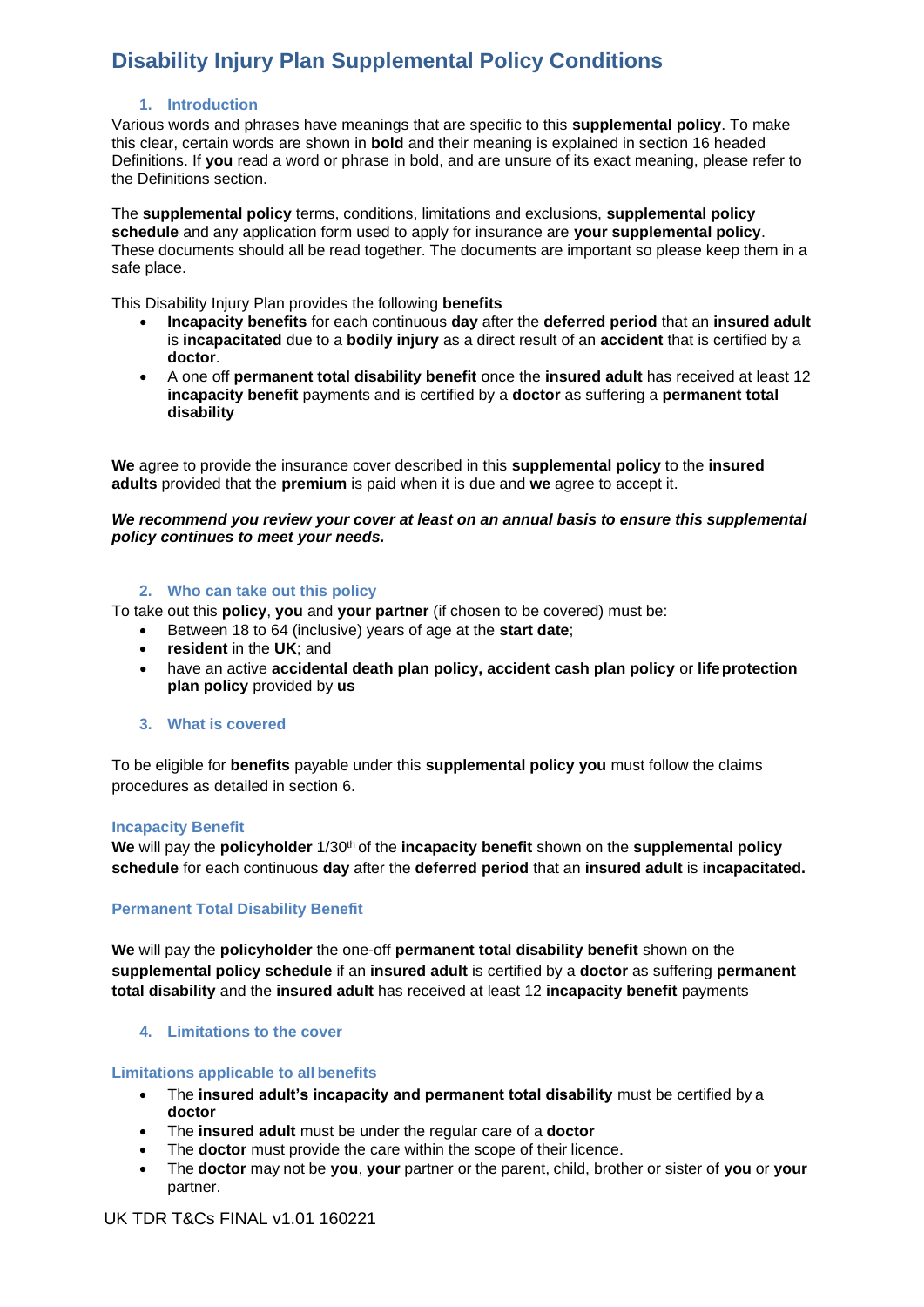- The level of **incapacity and permanent total disability benefits** payable will be that which applies at the date of the **accident**
- The overall maximum amount that can be claimed in respect of all **benefits** is £74,000per **insured adult.**
- **benefits** paid by **us** under this **supplemental policy** may, in some circumstances, affect **your** entitlement to state benefits.

## **Incapacity Benefit**

- The **insured adult** must be **incapacitated** for the full **deferred period** or more to claim **incapacity benefits**.
- All **incapacity benefit** will be paid monthly in arrears and will continue for a maximum of 12 payments for each period of **incapacity**
- The maximum amount payable under this **supplemental policy** for **incapacity** is
	- o £4,800 for each period of **incapacity** resulting from a specific **bodilyinjury**
	- o £24,000 in total for **incapacity** over the life of the **supplementalpolicy**
- **We** will stop paying **incapacity benefits** under this **supplemental policy** for each periodof **incapacity** when the **insured adult**;
	- o has received the maximum of £4, 800 for each period of **incapacity** resulting from a specific **bodily injury;**
	- o Is no longer **incapacitated**;
	- o doesn't provide evidence of their continuing **incapacity**; or
	- o dies

A period of **incapacity** resulting from a specific **bodily injury** will be treated as a continuous period of **incapacity** if it occurs within 3 months of the end of the previous period of **incapacity** and no further **deferred period** will apply. Otherwise it will be treated as a new **incapacity** and a new **deferred period** will apply.

Any **incapacity** caused from a mental or nervous origin including stress, anxiety or depression will only be covered under the **supplemental policy** if certified by and under the continuing care of a consultant psychiatrist

Any **incapacity** caused by backache or related conditions will only be covered under the **supplemental policy** if there is supporting radiological evidence of an abnormality

## **Permanent Total Disability Benefit**

- The **permanent total disability benefit** will only be paid once the **insured adult** has received the maximum of £4, 800 **incapacity benefits** for a period of **incapacity** resulting from a specific **bodily injury**
- The maximum **benefit** payable under this **supplemental policy** for **permanent total disability** is £50,000

## **Pre-existing Conditions**

**We** will only pay the **benefit** if the **incapacity** or **permanent total disability** is directly as a result of the **accident**. **Pre-existing conditions** will be taken into consideration in calculating the amount payable in the following cases:

- where the **pre-existing condition** is a physical or mental impairment and the **accident** increases the level of the physical or mental impairment; or
- the **pre-existing condition** is a contributing factor to the claim;

A medical assessment will be converted into a percentage and applied to the **supplemental policy benefit** payable. If the calculated percentage is less than 25% **we** will pay the full **benefit**. **We** will obtain the medical assessment from **your doctor**. If they are unable or unwilling to provide this assessment **we** will obtain an assessment from an independent **doctor**.

## **5. What is not covered**

**We** will not pay the **benefits** if the **incapacity** or **permanent total disability** is:

• due to any illness, disease or infection and the associated medical treatment, unless directly caused by an **accident**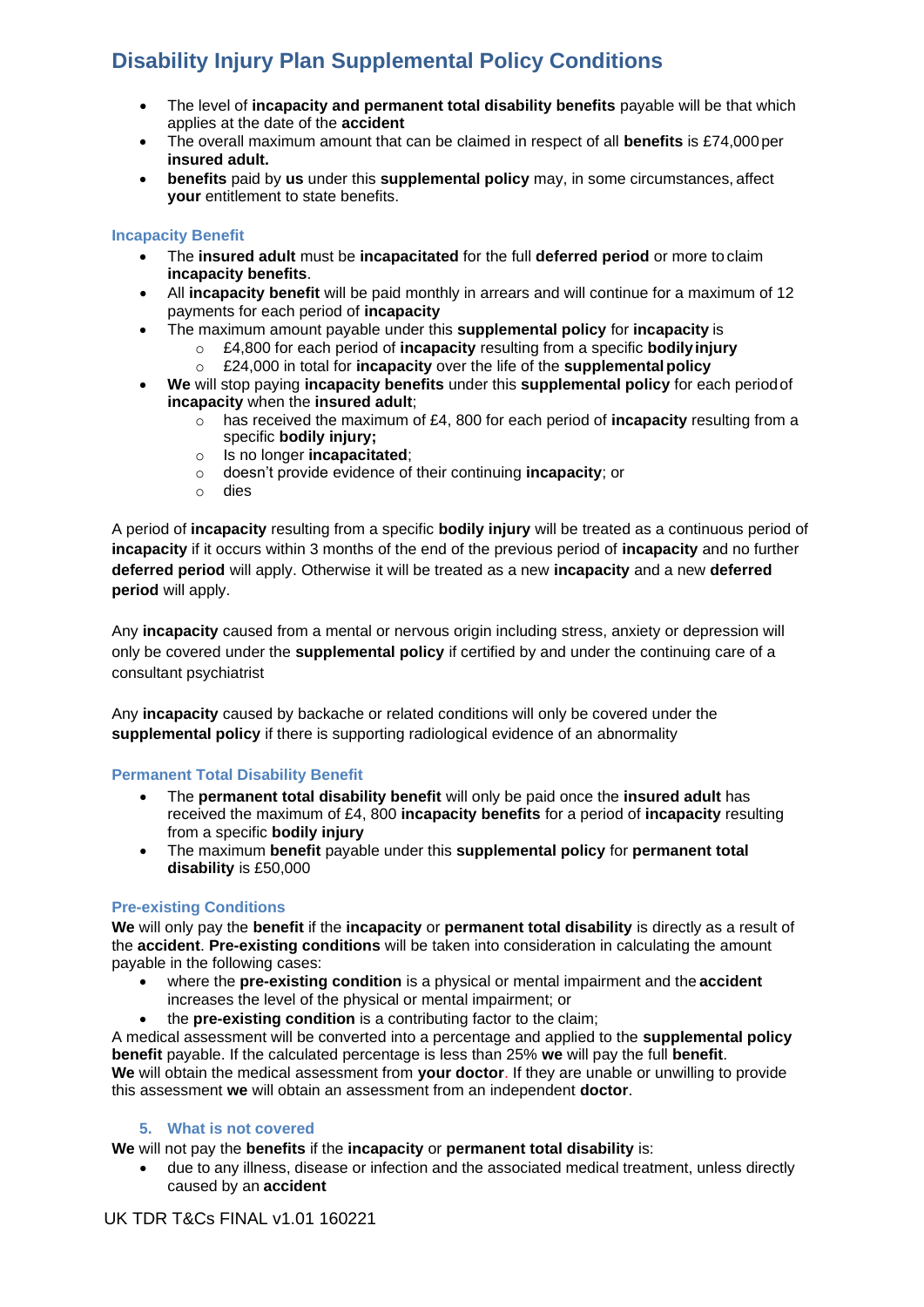- due to naturally occurring conditions, degenerative process or medical or mental disorder
- caused by suicide or a self-inflicted injury or any deliberate or reckless act or omission that is expected to cause serious injury or death whether of sound mind or not
- due to being under the influence of or being affected by, drugs or medication unless the drugs or medication have been taken in accordance with the manufacturer's instructions or in accordance with a registered medical practitioner's instructions
- due to driving or being in control of a vehicle whilst under the influence of, or affected by alcohol and/or with more alcohol in the blood/urine than is allowed in the country in which the **accident** occurs
- as a result of participating in, attempting or acting as an accessory to an unlawful act according to the law of the territory in which the **accident** occurs
- the result of war (whether declared or undeclared), invasion, military action or civil unrest, or occurs whilst on active armed forces service, training or operations
- the result of failing to seek or acting against medical advice
- due to pregnancy and/or its associated complications, childbirth or complications arising from childbirth

## **6. How to make a claim**

To make a claim under the **supplemental policy** please read this section carefully and follow the steps below. The person who is able to claim on **your supplemental policy** will normally be the **policyholder**, or the appropriate representative of the **policyholder**. Contact details can be found on **your supplemental policy schedule**.

## **6.1 Claims for Incapacity Benefits**

Step 1

- Check the terms and conditions of **your supplemental policy** including **your supplemental policy schedule** to see if the circumstances are covered for the **insured adult**. In particular please refer to sections 3, 4 and 5 and the definitions in section 16.
- Contact the Customer Service Centre and ask for a claim form.

Step 2

- Ask a **doctor** to assess the **incapacity** of the **insured adult** and complete the **doctors** statement section of the claim form
- Return the completed claim form. This must include any medical reports and/or certificates from the **doctor** and the **doctor's** statement to confirm the **incapacity** of the **insured adult**  and either:
	- (i) confirmation of the **insured adult's** absence from their **full time work** or **part time work** from the **insured adult's** employer; or
	- **(ii)** confirmation the **insured adult** satisfies the **activities of daily work** definition
- Please note that any claim relating to a mental or nervous origin including stress, anxiety or depression (including post natal depression) will need to be certified by and under the continuing care of a consultant psychiatrist
- Please note that any claim relating to backache or related conditions will need to be supported by radiological evidence of an abnormality

Step 3

- For the claim to continue after the first month and up to the maximum of 12 payments, **we** will need to receive confirmation from the **doctor** regarding the **insured adult's** ongoing **incapacity** and either:
	- (i) their Inability to carry out their **full time work** or **part time work**; or
	- (ii) they continue to satisfy the **activities of daily work** definition;

before **we** make any further **benefit** payments

- The **insured adult** may also have to provide **us** with any evidence **we** ask for in order to prove the claim continues to be valid
- **You** must continue to pay **your** monthly **premium** during your claim for **incapacity benefits**. **We** will increase each monthly **incapacity benefit** payment by the amount of **your** monthly **premium** during **your** claim
- **Incapacity** claim payments will be paid monthly in arrears on a date chosen by **us**. Where the **benefit** due is for less than 1 month **we** will calculate the **benefit** payable at a rate of 1/30<sup>th</sup> of the monthly **benefit** for each **day** of **benefit** due

UK TDR T&Cs FINAL v1.01 160221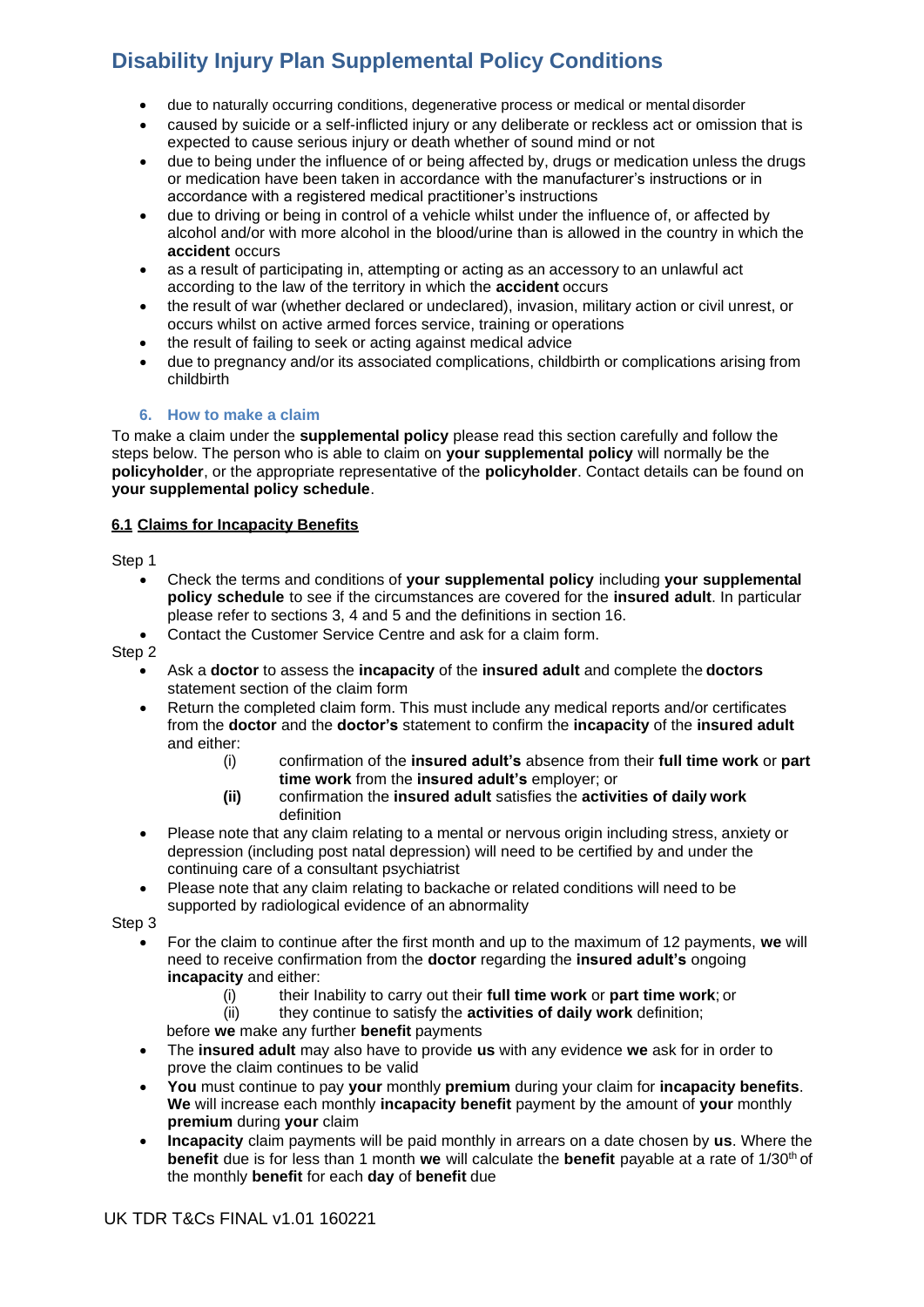## **6.2 Claims for Permanent Total Disability Benefits**

Step 1

- Check the terms and conditions of **your supplemental policy** including **your supplemental policy schedule** to see if the circumstances are covered for the **insured adult**. In particular please refer to sections 3, 4 and 5 and the definitions in section 16.
- The **insured adult** must have received the maximum of £4, 800 **incapacity benefits** for a period of **incapacity** resulting from a specific **bodily injury** before making a claim for **permanent total disability benefits**
- Contact the Customer Service Centre and ask for a claim form.

Step 2

• Ask a **doctor** to assess the **incapacity** and certify that the **insured adult** has suffered **permanent total disability** and complete the **doctors** statement section of the claim form

## **6.3 Payment of Incapacity and Permanent Total Disability Claims**

- The person who is able to claim on **your supplemental policy** will normally be the **policyholder**, or the appropriate representative of the **policyholder**. Contact details can be found on **your supplemental policy schedule**.
- **We** will contact **you** about **our** decision on **your** claim and if **we** have accepted **your** claim **we** will pay the **benefit** to the **policyholder**, or the appropriate representative of the **policyholder**
- Once **we** agree to pay the claim **we** will pay any cash **benefits** promptly. No interest is payable by **us** on claim settlements

## **7. When your cover starts**

Cover starts from the **start date**. Any change in cover starts from the **change date.** Both dates are shown on **your supplemental policy schedule**.

### **8. When your cover ends**

Cover under this **supplemental policy** automatically ends under the following circumstances, whichever occurs first:

- on **your** death;
- the renewal date after your 65<sup>th</sup> birthday;
- if the monthly **premium** is not paid when due;
- if the maximum **benefit** of £24,000 for **incapacity** has been paid to **you** under this **supplemental policy** as detailed in Section 4 Limitations to the cover;
- if the **permanent total disability benefit** of £50,000 has been paid to **you** under this supplemental policy as detailed in Section 4 Limitations to the cover;
- if the **supplemental policy** is cancelled by **you;**
- if the **supplemental policy** is cancelled by **us**;
- if your **accidental death plan policy**, **accident cash plan** policy or **life protection plan policy** is cancelled by **you;**
- if your **accidental death plan policy**, **accident cash plan** policy or **life protection plan policy** is cancelled by **us**; or
- **you** cease to be a **UK resident.**

If **your supplemental policy** includes cover for your **partner**, **your partner** will cease to be covered:

- when they no longer meet the description in section 16 headed Definitions;
- if the maximum **benefit** of £24,000 for **incapacity** has been paid to **your partner** underthis **supplemental policy** as detailed in Section 4 Limitations to the cover;
- if the **permanent total disability benefit** of £50,000 has been paid to **your partner** under this **supplemental policy** as detailed in Section 4 Limitations to the cover;
- on the renewal after their 65<sup>th</sup> birthday

## **9. Period of Insurance and Renewal**

**Your supplemental policy** is automatically renewed each complete calendar month after the **supplemental policy start date**, provided **you**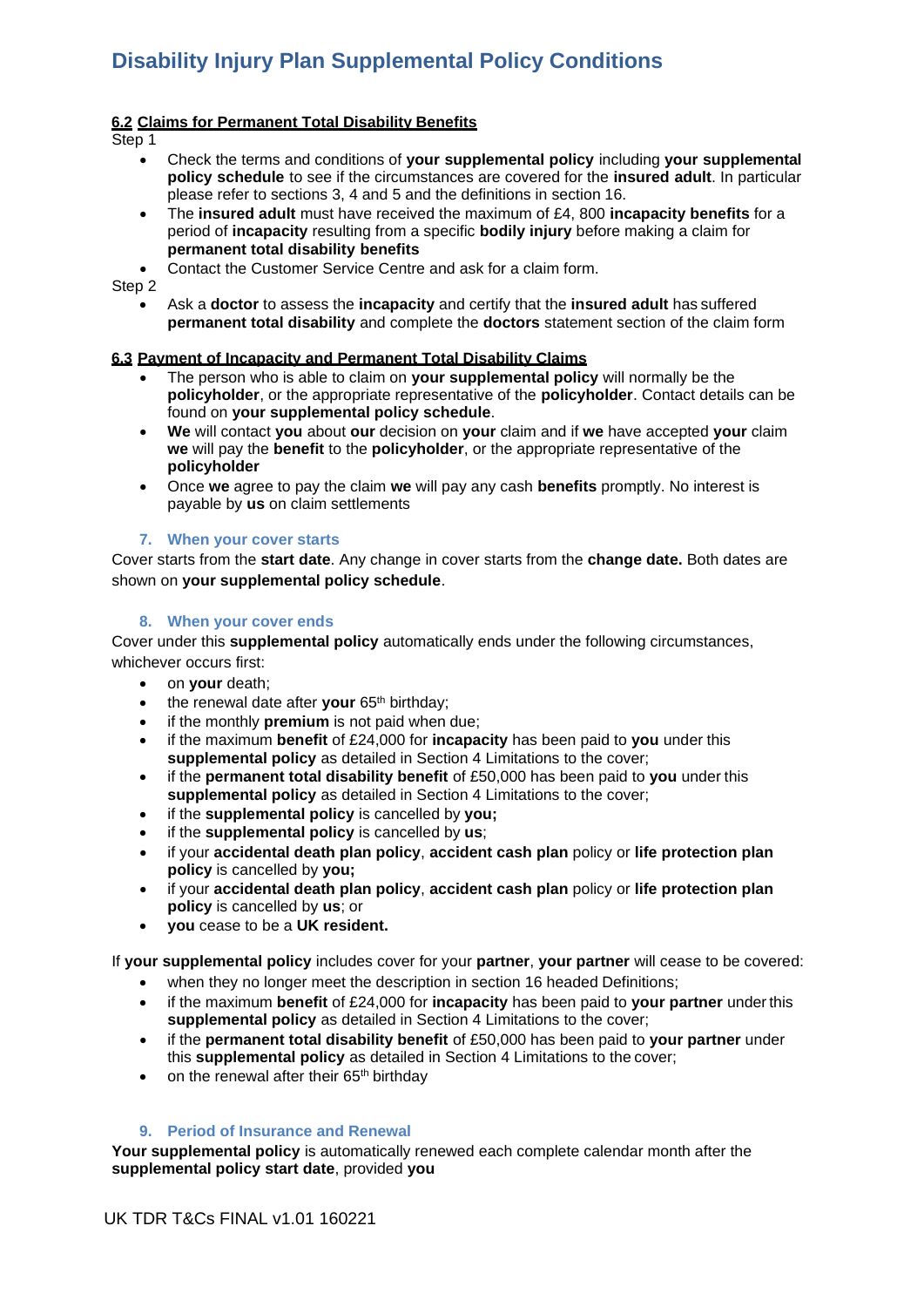- pay the amount of **premiums** set out on the **supplemental policy schedule** (or at the rate in effect at the time of renewal following prior notification by **us**) by the due date; and
- continue to have an active **accidental death plan**, **accident cash plan policy** or **life protection plan policy** with **us**

If **you** do not pay the **premium** as detailed in section 10 below then **your supplemental policy** will not be renewed.

If you cancel your **accidental death plan policy**, **accident cash plan** policy or **life protection plan policy** then your Disability Injury **supplemental policy** will not be renewed.

## **10. Paying your premium**

The monthly **premium** for **your** cover is shown on **your supplemental policy schedule.** The **premium** includes taxes and surcharges that apply to **you** at the current rate.

**You** start paying for **your** cover on the **premium** due date shown on **your supplemental policy schedule**; after that **you** pay monthly on the same day each month.

The **premium due date** for your **supplemental policy** must be the same as the **premium due date**  for your **accidental death plan policy**, **accident cash plan policy** or **life protection plan policy**  and **premium** must be paid using the same payment method

**You** must advise **us** as soon as reasonably possible of any change that means a **partner** is no longer eligible for cover on **your supplemental policy** so there is no overpayment of **premium**.

If **you** do not pay the **premium, you** have 30 days in which to pay it as long as you continue to meet the **supplemental policy** conditions. If it is not paid during that period, **your supplemental policy**  will not be renewed and will automatically be cancelled by **us**. If the **premium** is paid during the 30 day period, then cover will operate as if it had been paid on the due date.

**We** will reinstate **your supplemental policy** if **you** request **us** to and **you** pay the **premium** within 30 days after the **supplemental policy** has been cancelled by **us**. No insurance cover exists for claims occurring in the time period after the **supplemental policy** has been cancelled and before **we** receive **your** request for reinstatement of the **supplemental policy**.

**We** reserve the right to make changes to **your premium.**

If **we** have to change **your premium**, **we** will write to **you** at least 30 days in advance of the **premium** changing. If **you** are unhappy with any of the changes, **you** can exercise **your** right to cancel.

#### *Please note: There may be other charges payable by you to your payment provider. Please contact your payment provider direct if you have any queries regarding their charges.*

#### **11. When can you cancel**

**You** may cancel the **supplemental policy** at any time by contacting the Customer Service Centre whose details are shown on **your supplemental policy schedule**.

If **you** cancel at any other time no refund of any part of **your premium** will be made. **You** will continue to be covered by the **supplemental policy** up until the next **premium** due date. No further **premiums**  will then be due.

#### **12. When we can cancel**

**We** may cancel the **supplemental policy** at any time by giving **you** at least 30 days written notice to **your** last known address in order to give **you** the time or opportunity to arrange replacement cover should **you** so wish.

**We** will set out the reason for cancellation in **our** letter. Valid reasons include but are not limited to:

- non payment of a **premium;**
- where **you** are required, in accordance with the terms of this **supplemental policy** to cooperate with **us**, or send **us** information or documentation and **you** fail to do so in away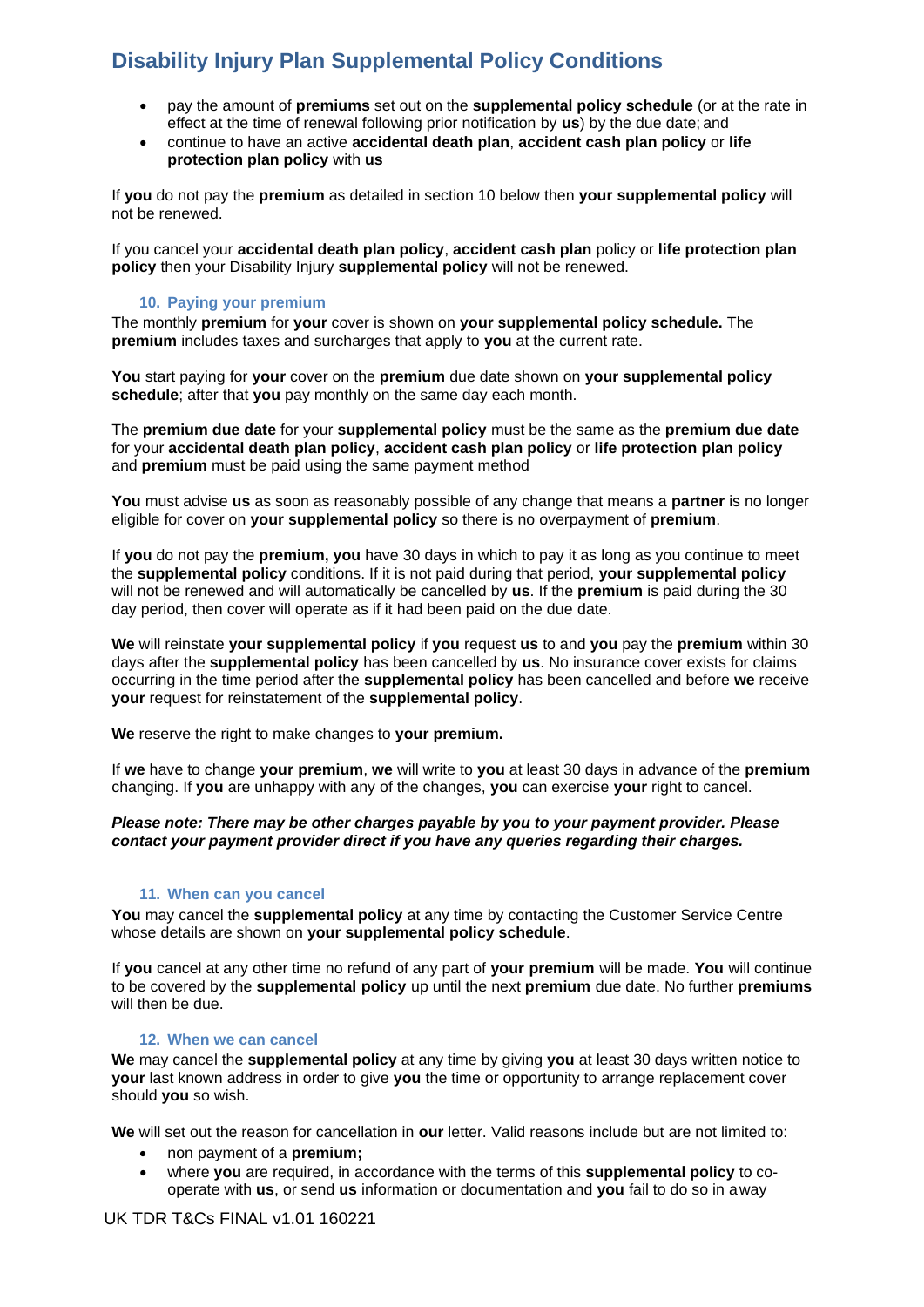which materially affects **our** ability to process an alteration or to defend **our** interests. In this case, **we** may issue a cancellation letter and **we** will cancel **your supplemental policy** if **you**  fail to co-operate with **us** or provide the required information or documentation by the end of the 30 day cancellation period; or

• Where **we** reasonably suspect fraud.

#### **13. General Provisions**

#### *13.1 Review of Policy Conditions*

**We** may change the terms and conditions of **your supplemental policy,** including the amount of **your premium**, by giving **you** at least 30 days written notice in advance to **your** last known address. If the changes are acceptable to **you**, then this **supplemental policy** will continue. **You** will be able to cancel the **supplemental policy** if **you** do not accept the revised terms.

If **we** give **you** such notice **we** will explain the reason, for example:

- to respond to changes in the law;
- to meet regulatory requirements;
- to reflect new industry guidance and codes of practice that raise levels of consumer protection;
- to respond to changes in tax rates; or
- to reflect other legitimate cost or **benefit** increases or reductions associated with continuing to provide **you** with the services and **benefits** under **your supplemental policy**.

### *13.2 Currency*

All cash **benefits** and **premiums** are payable in Pounds Sterling.

#### *13.3 Changes to the name and address of the Policyholder*

**You** should inform **us** about any change to **your** address and / or name. **We** will continue to communicate with **you** and send notifications to **you** about **your supplemental policy** to the last known address and name **we** have for **you**. **We** will assume that any communication and / or notification about **your supplemental policy** that is sent to **your** last known address has been received by **you**.

#### *13.4 Incorrect information and fraud*

**You** must take reasonable care to provide complete and accurate answers to questions **we** ask when **you** take out, make changes to or make a claim on **your supplemental policy**. If **you** are in doubt, please contact **us**.

If the information provided by **you** is not complete and accurate:

- **We** may cancel **your supplemental policy** and refuse to pay any claims;
- **We** may not pay the claim in full; or
- The extent of the cover may be affected.

In addition, if **you** or anyone insured under this **supplemental policy** commits or attempts to commit any fraud in relation to this **supplemental policy** or a claim, this **supplemental policy** will become invalid. In this case **you** and anyone insured under this **supplemental policy** will lose all rights to any cash **benefits** and to any return of **premiums you** have paid.

#### *13.5 Applicable law, language and jurisdiction*

This **supplemental policy** will be governed by English law, and both parties agree to submit to the courts of England and Wales to determine any dispute arising under or in connection with it, unless **you** are **resident** in Scotland, Northern Ireland, the Isle of Man or the Channel Islands, in which case the law applicable to that jurisdiction will apply and its courts will have exclusive jurisdiction, unless agreed to the contrary by both parties.

Unless otherwise agreed, the terms and conditions and other information relating to this **supplemental policy** will be in English.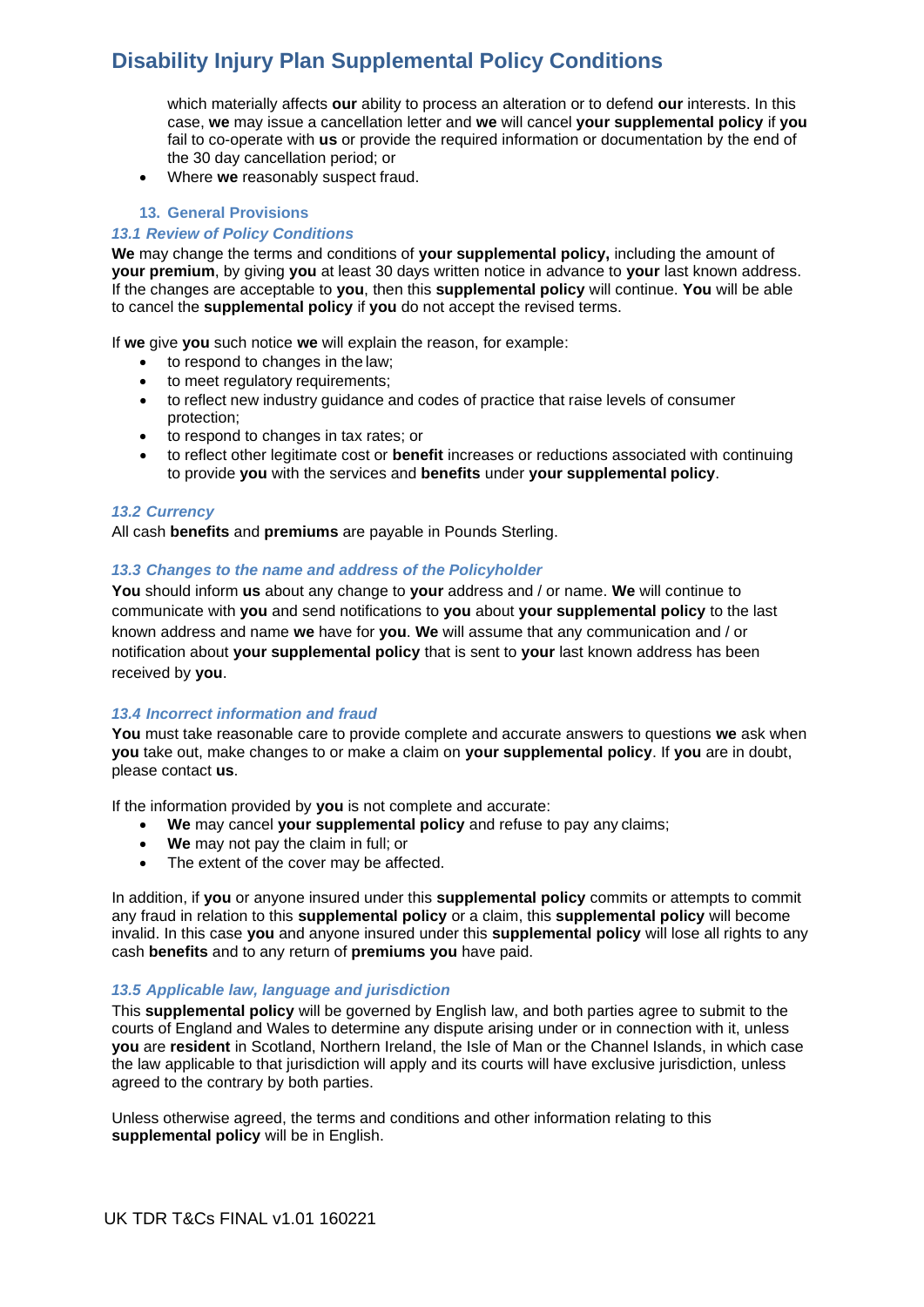#### *13.6 How the Financial Services Compensation Scheme (FSCS) operates*

**We** are covered by the Financial Services Compensation Scheme (FSCS) and **you** may be entitled to compensation from the scheme should **we** be unable to meet **our** liabilities to **you**. This depends on the type of business and the circumstances of the claim. Further information about compensation arrangements are available from the FSCS at [www.fscs.org.uk o](http://www.fscs.org.uk/)r by telephoning 0800 678 1100 or 020 7741 4100.

#### *13.7Complaints*

**We** aim to provide a good service to **our** customers. However, there may be times when **you** do not feel satisfied with the service **you** have received. If this happens, please help **us** put things right by first contacting **our** Customer Service Centre, whose details are shown on **your supplemental policy schedule**.

**Our** written complaints procedure is available on request.

If, after following the above procedure, **you** consider that **your** complaint has still not been resolved adequately, **you** may be entitled to refer the matter to the Financial Ombudsman Service.

Address: Financial Ombudsman Service Exchange Tower, London E14 9SR.

Telephone: 0800 023 4567 (free from landlines) or 0300 123 9123 (charged at the same rate as 01 or 02 numbers on mobile phone tariffs)

Website: [www.financial-ombudsman.org.uk](http://www.financial-ombudsman.org.uk/)

#### *13.8 Supplemental Policy Duplication*

Please note that unless it is agreed between **us, you** will only be eligible for insurance cover under one **supplemental policy** at any one time.

#### **14. Who regulates us**

Stonebridge International Insurance Ltd. is an insurance company providing general insurance products. Our registered office is 14<sup>th</sup> Floor, 33 Cavendish Square, London, W1G 0PW and our company registration number is 3321734.

Authorised by the Prudential Regulation Authority and regulated by Financial Conduct Authority and Prudential Regulation Authority. **Our** Financial Services Register number is 203188. **You** can check this on the Financial Services Register by visiting the Financial Conduct Authority (FCA) website [www.fca.org.uk/register o](http://www.fca.org.uk/register)r by contacting the FCA on: 0800 1116768

#### **15. Data Protection**

 **We** are the data controller of any personal information given to **us** about **you** as the **policyholder** and other individuals listed on the **policy**, quote, or claim (as defined in the Data Protection Act 2018 and any successor regulation (DPA)). It is **your** responsibility to ensure that all named individuals listed on the policy are aware of who **we** are and how their information will be processed.

**Your** Personal Information will be used for the purpose of providing insurance services to decide if **we** can offer insurance to **you**; to administer **your** policy and to handle claims.

**We** retain the personal information for the period necessary to fulfil the purposes set out above and **we** may be required to keep this information after **your** policy has ended for legal, regulatory or tax purposes.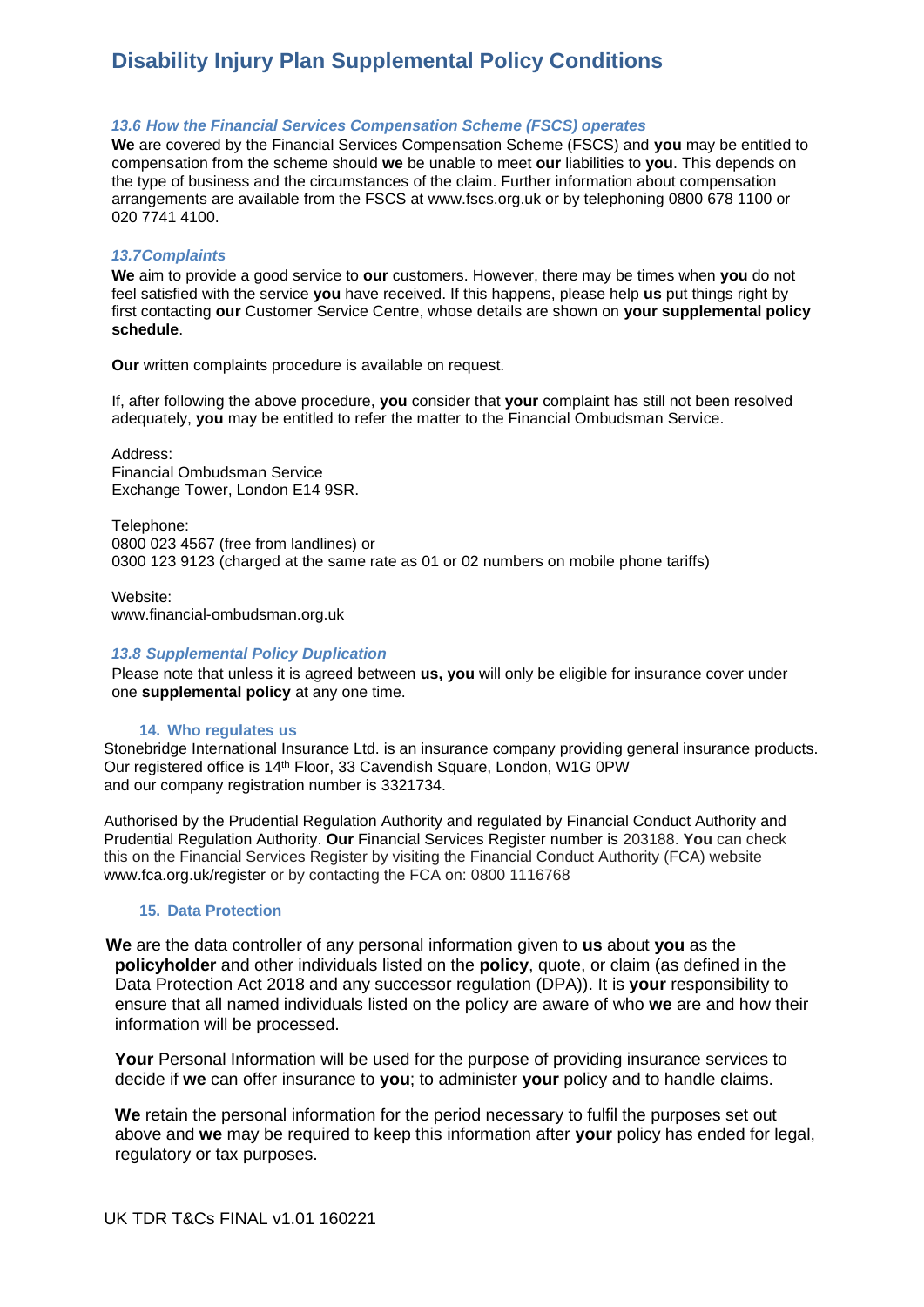**We** are part of the Embignell Group and **we** may share **your** Personal Information with the Embignell group, reinsurers, business partners and agents to help administer the products and services and to keep **our** regulatory obligations. More information can be found in **our** Privacy Policy which can be viewed online at<http://embignell.com/privacy-policy>

Under Data Protection law, **you** have certain rights **we** need to make **you** aware of. The rights available to **you** depend on **our** reason for processing and retaining **your** information.

**You** have the right to:

- access the personal information **we** hold about **you**, or anyone else on the policy
- correct personal information **you** think is inaccurate or to update information **you** think is incomplete
- have personal information deleted in certain circumstances
- restrict **us** processing personal information, under certain circumstances
- object to **us** processing personal information, under certain circumstances
- making a complaint

If **you** wish to exercise any of **your** rights or for any queries, we have a dedicated Data Protection Officer you can contact.

## Contact Details:

By email: dataprotection@embignell.com

By post: Data Protection Team, 39/51 Highgate Road, London NW5 1RT.

The information that **you** have requested will be provided in a suitable format to meet **your**  requirements.

The full Data Protection Notice can be viewed online [https://www.stonebridge](https://www.stonebridge-insurance.com/data-protection-policy/)[insurance.com/data-protection-policy/](https://www.stonebridge-insurance.com/data-protection-policy/) or you can request a copy by contacting the Customer Services Team.

## **16. Definitions**

Wherever the following words or expressions appear in **your supplemental policy**, they have the meaning given here:

**accident** means a sudden, unexpected and unfortunate event that occurs whilst the **supplemental policy** is in force and which results directly from external and violent means.

**accidental death plan policy**, **accident cash plan policy** or **life protection plan policy** means the original insurance policy held by **you** and provided by **us** that this Disability Injury Plan **supplemental policy** is attached to

## **activities of daily work** are;

(a) the inability of an **insured adult** to perform three (3) or more of the following activities

- **walking** the ability to walk a distance of 200 metres on a level surface without stopping due to breathlessness, angina or severe discomfort, and without the assistance of another person but including the use of appropriate aids, for example a walking stick
- **climbing** the ability to walk up and down a flight of 12 stairs with the use of a handrail and taking a rest
- **bending** the ability to get into or out of a standard saloon car, or the ability to bend or kneel to pick up a teacup (or similar object) from the floor and straighten up again without the assistance of another person but including the use of appropriate aids.
- **communicating**  the ability to:
	- i. clearly hear (with a hearing aid or other aid if normally used) conversational speech in a quiet room, or
	- ii. understand simple messages, or
	- iii. speak with sufficient clarity to be clearly understood.
- **reading** having eyesight, even after correction by spectacles or contact lenses, sufficient to read a standard daily newspaper or to pass the standard eyesight test for driving. Failure for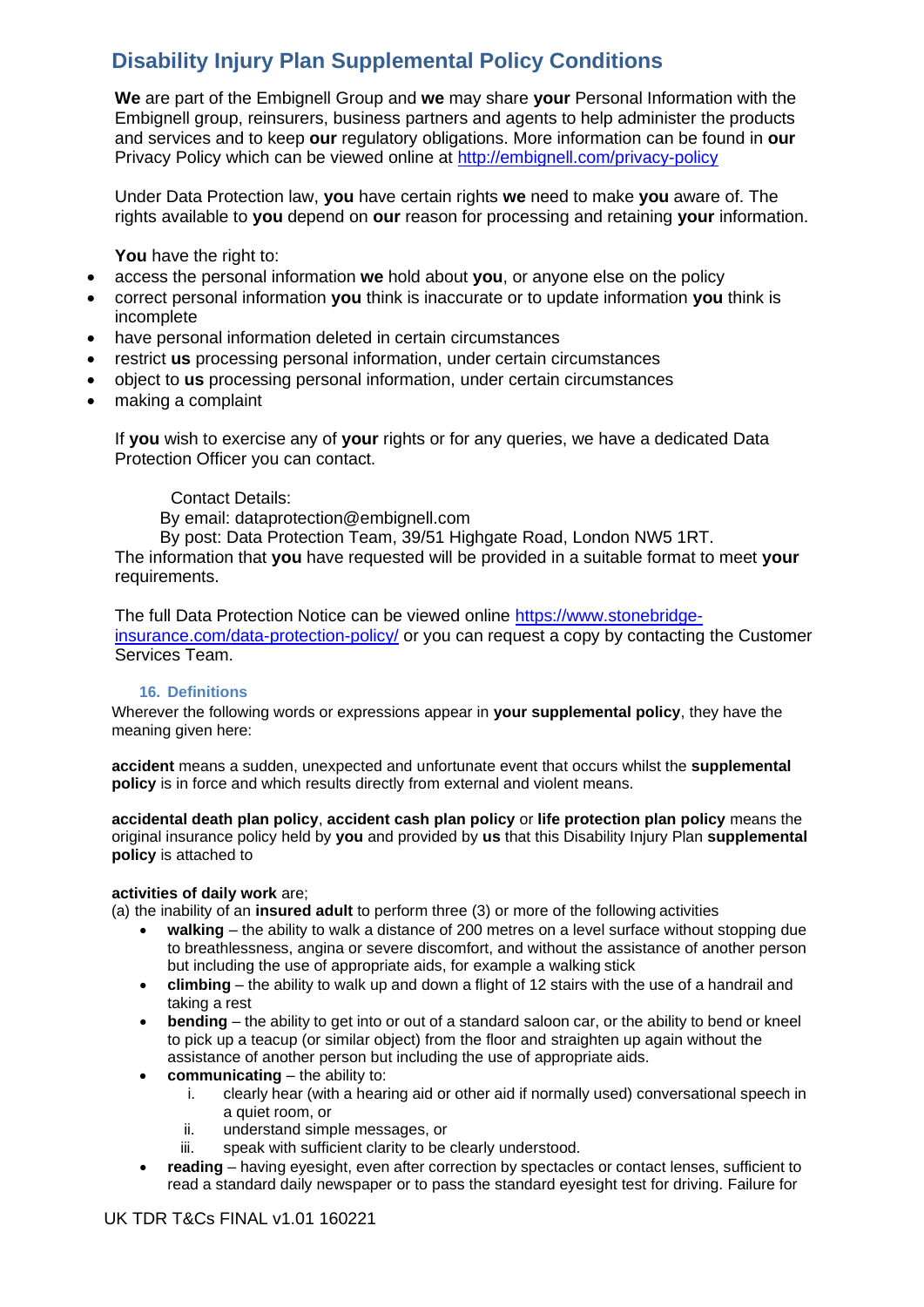this activity would include being certified blind or partially sighted by a registered ophthalmologist.

- **dexterity** the physical ability to use hands and fingers, such as being able to communicate effectively using a pen, pencil or keyboard.
- **responsibility and independence**  the ability to independently make arrangements to see a doctor and take regular medication as prescribed by a medical practitioner, or similarly qualified medical doctor.
- **financial competence** the ability to recognise the transactional value of money and the handling of routine financial transactions such as paying bills or checking change when shopping. or:

(b) the **insured adult** has a brain injury (as confirmed by neurological investigation) which has affected their ability to reason and understand and has caused deterioration to an extent that they can no longer look after themselves without the need for continual supervision and assistance of another person;

**benefit** means the amount the **insured adult** is covered for on the **supplemental policy**. The cash **benefit**(s) are shown on the **supplemental policy schedule**.

**bodily injury** means physical injury to an **insured adult** directly caused by an **accident.**

**contractor** means working, receiving a salary or wages and paying income tax and National Insurance and;

- the contract having been renewed at least once in the last 12 months; or
- a continuous period of 24 months or more with the same employer; or
- having been previously **employed** but have been transferred to a fixed contract of employment with the same employer with no break in **full time work** or **part timework**

**day** means 24 consecutive hours.

**deferred period** means the 30 day period commencing on the first day of **incapacity** during which the **insured adult** must be continuously **incapacitated** before the **benefit** is paid

**doctor** means a medical practitioner who is duly licensed and legally qualified to diagnose and treat sickness and injuries.

**employed** means active, permanent **full time work** or **part time work** with no specified end date, being in receipt of a salary or wage with the employer deducting PAYE income tax and National Insurance as applicable in the **UK**

**full time work** means being **employed**, **self employed** or working as a **contractor** for more than 30 hours per week for a period of at least 6 months preceding any **incapacity**

**incapacity/incapacitated** means suffering a **bodily injury** as a direct result of an **accident** that;

- for an **insured adult** that is in **full time work** or **part time work** stops the **insuredadult** carrying out their **full time work** or **part time work**; or
- for an **insured adult** that is **not working**, results in the **insured adult** satisfying the **activities of daily work** definition

**insured adult** is the **policyholder** and the **partner** of the **policyholder,** if cover for **partner** has been selected and the appropriate **premium** has been paid.

**main residence** means the main address where a person lives and has been selected as their main address and is supported by official records.

**not working** means an **insured adult** who immediately before **incapacity** has either chosen to stay at home and who is not doing any other paid or unpaid work or is unemployed and therefore not in **full time work** or **part time work** for profit or reward.

UK TDR T&Cs FINAL v1.01 160221 **part time work** means being **employed**, **self employed** or working as a **contractor** for less than or equal to 30 hours per week for a period of at least 6 months preceding any **incapacity**